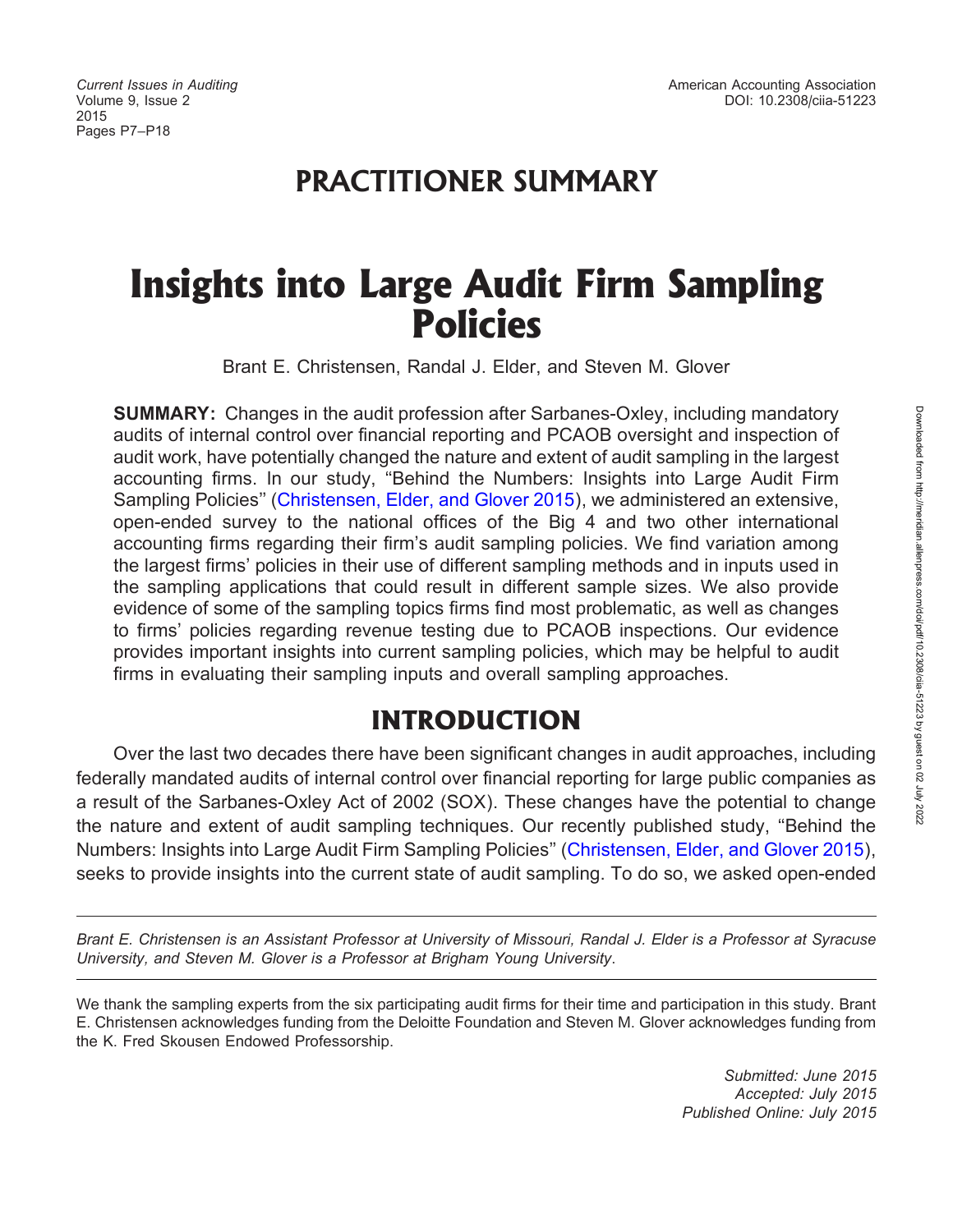questions to the national sampling experts at the Big 4 and two other international accounting firms regarding sampling policies and practices currently in place at each firm. In this summary, we focus on important differences between the firms. For a more detailed discussion, see [Christensen et al.](#page-11-0) [\(2015\).](#page-11-0)

Our analysis of the firms' sampling approaches highlights important similarities and differences among the firms' policies. For tests of controls and details, the firms are divided among use of statistical and nonstatistical sampling. This variation in approaches among firms is different than earlier time periods when almost all firms either followed statistical approaches [\(Akresh 1980](#page-11-0)) or nonstatistical approaches ([Sullivan 1992](#page-11-0)). We also report differences in the sampling inputs used by firms, thus resulting in different sample sizes, regardless of whether the firm follows a statistical or nonstatistical sampling approach.<sup>1</sup> Depending on the level of assurance obtained from other audit procedures, differences in sample sizes raise the possibility that different levels of assurance are obtained to support audit opinions. Interestingly, most firms use identical sampling approaches and parameters for public and private clients despite the differences in business and engagement risk. We also report differences in error projection methods used and how firms respond to identified errors and misstatements. Finally, we show that some firms now rely more heavily on substantive testing using sampling when testing revenue (i.e., testing a sample of individual revenue transactions) than other substantive testing, such as analytical procedures.

Our study provides evidence on current sampling practices and identifies important differences in sampling policies among the largest audit firms. These findings provide insights into sampling policies and procedures that are important to better understand the application of audit sampling in the current audit environment. This evidence may also be helpful to audit firms in evaluating their sampling inputs and overall sampling approaches.

# TESTS OF CONTROLS

### Sampling in Tests of Controls: Application and Parameters

While sampling is not required to test many types of controls, firms replied that sampling is frequently used for tests that involve inspection or re-performance of manual controls, but is less frequently used to test controls that operate at the entity level or those that are automated. When deciding to use sampling in tests of controls, auditors choose between statistical or nonstatistical sampling approaches. According to auditing standards, auditors selecting a nonstatistical approach should arrive at a sample size that is ''comparable to the sample size resulting from an efficient and effectively designed statistical sample, considering the same sampling parameters'' [\(AICPA 2011](#page-11-0), §530.A14; [PCAOB 2003](#page-11-0), §350.23). While either method is acceptable

Audit sampling is "[T]he selection and evaluation of less than 100 percent of the population of audit relevance such that the auditor expects the items selected (the sample) to be representative of the population and, thus, likely to provide a reasonable basis for conclusions about the population. In this context, representative means that evaluation of the sample will result in conclusions that, subject to the limitations of sampling risk, are similar to those that would be drawn if the same procedures were applied to the entire population'' ([AICPA 2011](#page-11-0), §530.05; emphasis in the original). A full sampling application includes the following three stages: (1) the determination of sample size, (2) sample item selection, and (3) evaluation of results. A sampling approach is deemed nonstatistical if any one of the three stages is not consistent with statistical theory. For example, haphazard selection or judgmental evaluation of results would render a sampling application as nonstatistical.

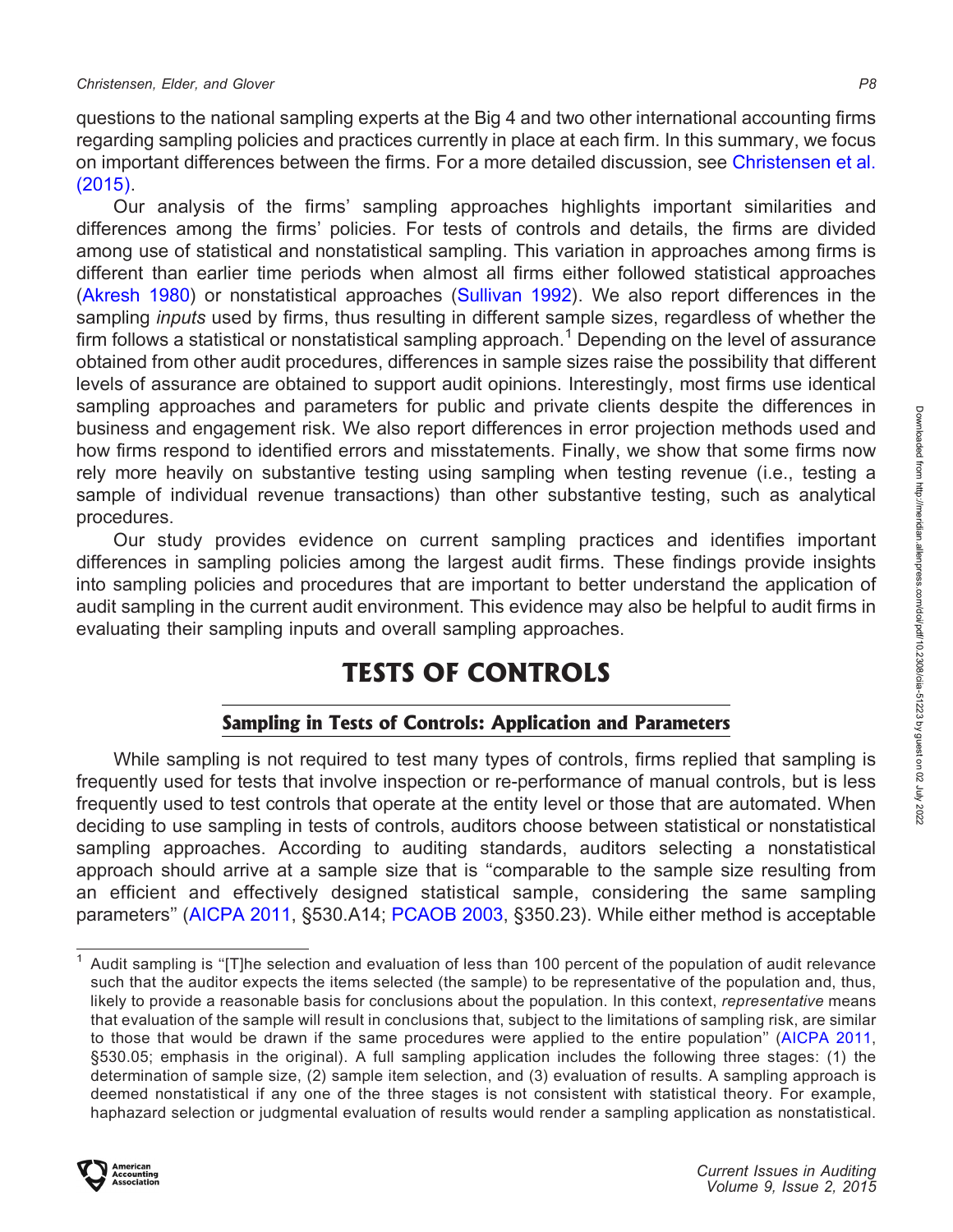|                                    |                         | <b>TABLE 1</b><br><b>Inputs for Application of Sampling in Tests of Controls</b> |                                 |
|------------------------------------|-------------------------|----------------------------------------------------------------------------------|---------------------------------|
| <b>Respondent</b>                  | <b>Confidence Level</b> | <b>Expected Deviations</b>                                                       | <b>Tolerable Deviation Rate</b> |
|                                    | 60-90%                  |                                                                                  | 10%                             |
| $\overline{2}$                     | 90%                     |                                                                                  | 10%                             |
| 3                                  | 90%                     |                                                                                  | $6 - 9.5%$                      |
| $\overline{4}$                     | 90-95%                  |                                                                                  | $5 - 10%$                       |
| 5                                  |                         | No numerical responses provided                                                  |                                 |
| 6                                  | 90-95%                  | $0 - 1$                                                                          | $6 - 10%$                       |
| Source: Christensen et al. (2015). |                         |                                                                                  |                                 |

under auditing standards, statistical sampling requires a statistically acceptable selection method (i.e., random selection, but not haphazard selection) and allows the auditor to quantify sampling risk in evaluating the results of testing. Our study reports an equal division among the six participating firms' approaches in this regard. Based on survey responses, firm guidelines appear to either explicitly require the use of statistical methods or, when nonstatistical methods are permitted, include guidance based on statistical theory that results in these methods arriving at a sample size and conclusion similar to what would have been reached using a statistical method.<sup>2</sup> Our survey did not address why a firm chose to use a statistical or nonstatistical approach.

Once the firm decides on the general approach (e.g., statistical versus nonstatistical), the sample size is calculated based on a set of inputs: desired confidence level, expected deviation rate, and tolerable deviation rate. Table 1, which is reproduced from our original study [\(Christensen et al. 2015](#page-11-0)), reports the typical values used by each firm for these key inputs, as reported by the respondents.

The range of 90–95 percent confidence is consistent with audit firms providing a high level of assurance ([Christensen, Glover, and Wood 2012;](#page-11-0) [AICPA 2012,](#page-11-0) §3.42), which AS 5 ([PCAOB](#page-11-0) [2007](#page-11-0)) requires for integrated audits. Levels of confidence below 90 percent, such as reported by Respondent 1, could be used for non-integrated audits. Responses consistently indicated that engagement teams typically plan for zero deviations when calculating sample size for control tests. Regarding tolerable deviation rates, two respondents indicated 10 percent as a standard tolerable deviation rate, whereas the remaining respondents provided ranges, including 6 to 9.5 percent, 6 to 10 percent, and 5 to 10 percent.

Based on the inputs reflected in Table 1, the range of the sample size is from 22 (0 expected deviations, 10 percent tolerable deviation rate, 90 percent confidence) to 59 (0 expected deviations, 5 percent tolerable deviation rate, 95 percent confidence).<sup>3</sup> While comparisons of sample sizes between firms is incomplete without the fuller context of the other audit procedures

 $2$  Regardless of whether statistical or nonstatistical sampling is used, if the determined attribute sample size is appropriate given the statistical sample size planning parameters and the selection technique is statistically based (e.g., random selection), the results of a sample will be acceptable (i.e., provide the desired level of confidence and precision for sampling risk) whenever the observed sample deviation rate is less than the expected deviation rate used in planning the sample. Similarly, a larger than expected sample deviation rate indicates the sample results did not achieve the desired objective. This relationship of observed error to expected error does not always hold when testing monetary values.

Sample sizes are calculated using the Audit Guide, Audit Sampling ([AICPA 2012](#page-11-0), Tables A-1 and A-2).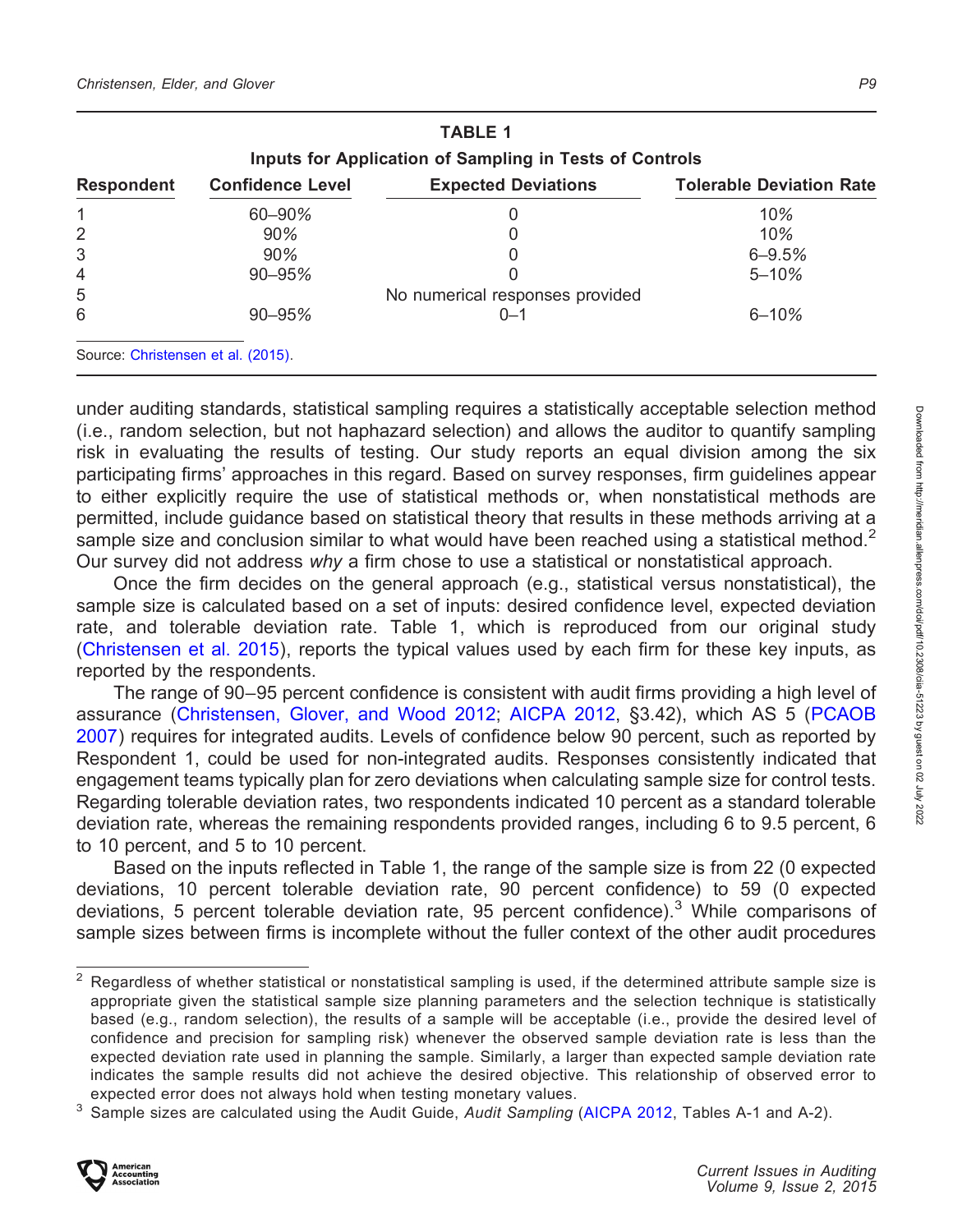performed, differences in sample-size inputs reported by the firms could result in substantially different sample sizes.

#### Sample Selection Process

After determining sample size, the engagement team selects the items from the population to test. A variety of sample selection methods exist including random, haphazard, stratified, and systematic selection. Three respondents stated that random or systematic selection methods are preferred and encouraged, but haphazard selection is allowed. Of the five firms that permit haphazard selection, only one noted that such samples are penalized with larger sample sizes. It is important to note that haphazard selection is permitted by auditing standards [\(AICPA 2011,](#page-11-0) §530.A17; [PCAOB 2003](#page-11-0), §350.24) and the Audit Guide, Audit Sampling [\(AICPA 2012](#page-11-0)). However, with programs like Microsoft Excel, selecting a random sample is straightforward and there is some evidence that auditors may struggle to select unbiased samples using non-random methods (e.g., [Hall, Higson, Pierce, Price, and Skousen 2012](#page-11-0)).

#### Evaluation of Results and Resolution of Deviations

When sample results indicate control deviations, engagement teams are faced with three options: (1) expand testing of the control, (2) test compensating or redundant controls, or (3) conclude that the control is ineffective, evaluate the severity of the control failure, and revise the nature, timing, and/or extent of planned substantive testing accordingly.

Two respondents indicated that if it is deemed effective to expand testing of the control, the sample size can be doubled. If no additional deviations are found in this larger sample, the auditor can conclude that the control is operating effectively. However, another respondent indicated that it is more common to modify planned substantive tests and noted that ''we typically do not expand our sample because it is likely that we will continue to discover deviations in the expanded sample.'' When the control in question has failed, several respondents noted the importance of identifying compensating controls. As one respondent noted very clearly, ''[I]f these controls cannot be found or are found to not be effective, substantive testing will be expanded.'' These responses suggest different firm preferences as to how to respond to deviations identified in the course of controls testing.

# SUBSTANTIVE TESTS OF DETAILS

#### Sampling in Substantive Testing: Application and Parameters

While AS 5 has dramatically altered auditors' use of sampling for test of controls, other changes, such as PCAOB inspections, also have the potential to impact the application of sampling in substantive testing. Our study reports that sampling is commonly used when testing accounts that cannot be efficiently tested using specific identification testing, such as accounts receivable confirmations, inventory price testing, loan and deposit confirmations, and inventory test counts. Regarding the choice between statistical and nonstatistical sampling, four of the six firms emphasized the use of statistical sampling methods, with monetary unit sampling (MUS) being the dominant method used in practice.

As summarized in Table 2, which is taken from our original study, most respondents focused on three key inputs to determine sample size: required confidence level, tolerable misstatement,

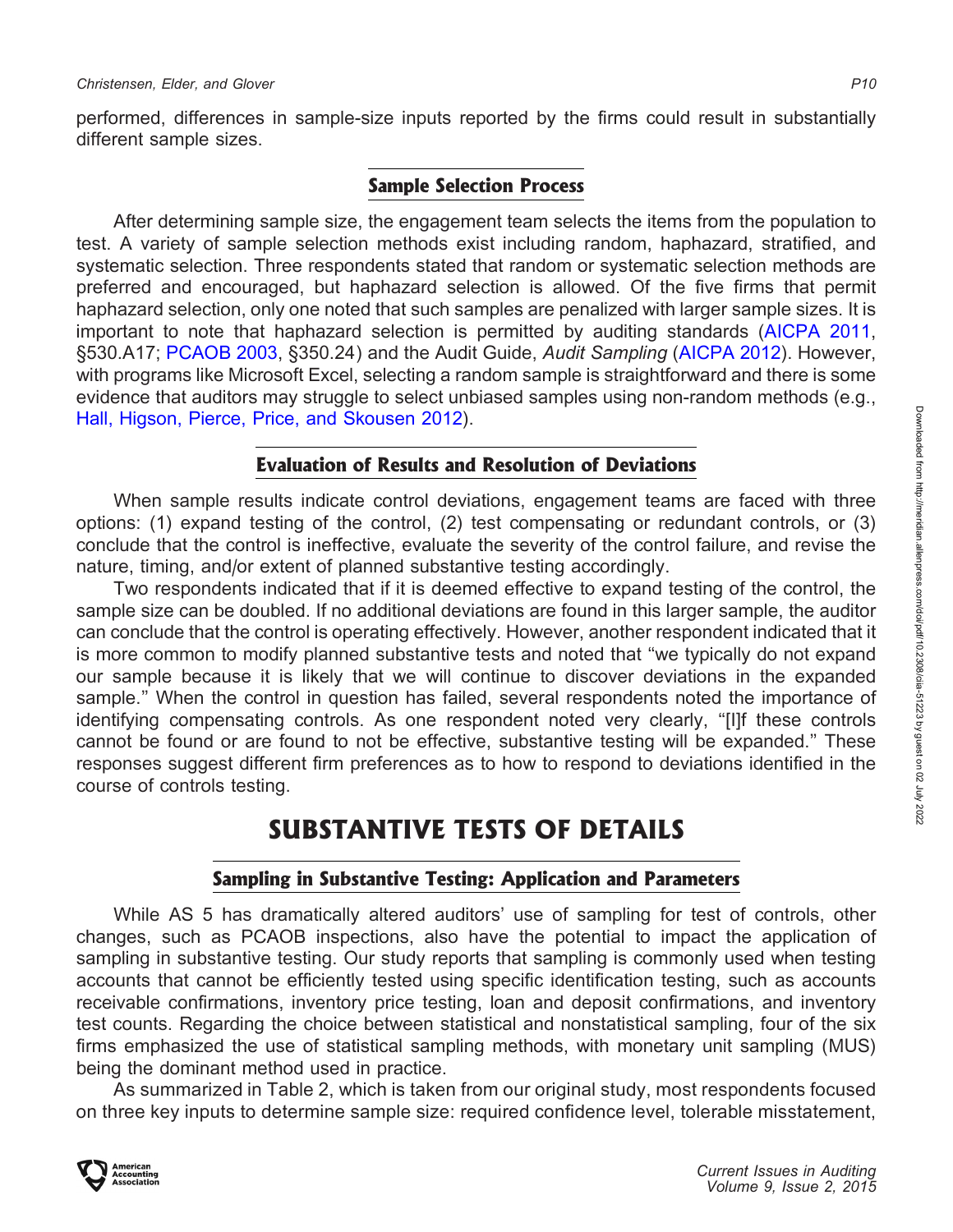# TABLE 2

#### Inputs for Application of Sampling in Substantive Tests of Details **Confidence**

| <b>Respondent</b>                  | <b>UUIIIUUIIUU</b><br>Level | <b>Expected Misstatement</b>                                             | <b>Tolerable Misstatement</b>                    |
|------------------------------------|-----------------------------|--------------------------------------------------------------------------|--------------------------------------------------|
| 1                                  | $30 - 95%$                  | Client-specific expected error<br>rate multiplied by<br>expansion factor | Equal to performance materiality                 |
| 2                                  | $63 - 95%$                  | 20 percent of tolerable<br>misstatement                                  | Equal to performance materiality                 |
| 3                                  | $50 - 96\%$                 | Equal to the audit-posting<br>threshold                                  | Equal to performance materiality                 |
| $\overline{4}$                     | 40-95%                      | Often set to 0                                                           | Equal to or less than performance<br>materiality |
| 5                                  | $33 - 95%$                  | 0.25 percent to 0.75 percent<br>of account balance                       | Equal to or less than performance<br>materiality |
| 6                                  | $50 - 95%$                  | Often set to 0                                                           | Equal to performance materiality                 |
| Source: Christensen et al. (2015). |                             |                                                                          |                                                  |

and expected misstatement.<sup>4</sup> The required confidence levels varied both within and between firms, although the high end of the confidence range is consistently at or near 95 percent. The desired level of assurance from sampling is affected by the assessed account risk as well as the assurance provided by other tests. For example, Respondent 1 indicated that a confidence level of 30 percent would be deemed appropriate ''when analytical procedures are effective and inherent and control risk are assessed as being low," but 95 percent is appropriate when "the assertion subject to testing includes significant risks, control risk is high, and analytical procedures are ineffective.''

As indicated in Table 2, the firms differed in the extent to which misstatements were planned for in tests of detail sampling, which can substantially impact the calculated sample size. Finally, all respondents indicated that tolerable misstatement is set equal to or less than performance materiality. As with tests of controls, statistical and nonstatistical approaches are designed to yield similar sample sizes. However, differences in planning inputs such as those reported in Table 2 can result in significant differences in samples sizes, regardless of the sampling approach followed.<sup>5</sup>

#### Sample Selection Process

Sample items for tests of details can be selected by one of several methods including specific identification, stratification, random selection, haphazard selection, or systematic selection. Unique

<sup>&</sup>lt;sup>5</sup> Respondents indicated that typical sample sizes ranged from 1 to 200 items, with most falling between 10 and 100 items. One respondent indicated a predetermined maximum limit, and only then in ''limited low risk circumstances in testing revenue.'' Most respondents indicated their firm has established nonstatistical minimum sample sizes (e.g., a minimum of 5 or 10) to be used for small populations.



Other factors were also mentioned, including extent of evidence from other procedures, risk of material misstatement, and audit posting threshold.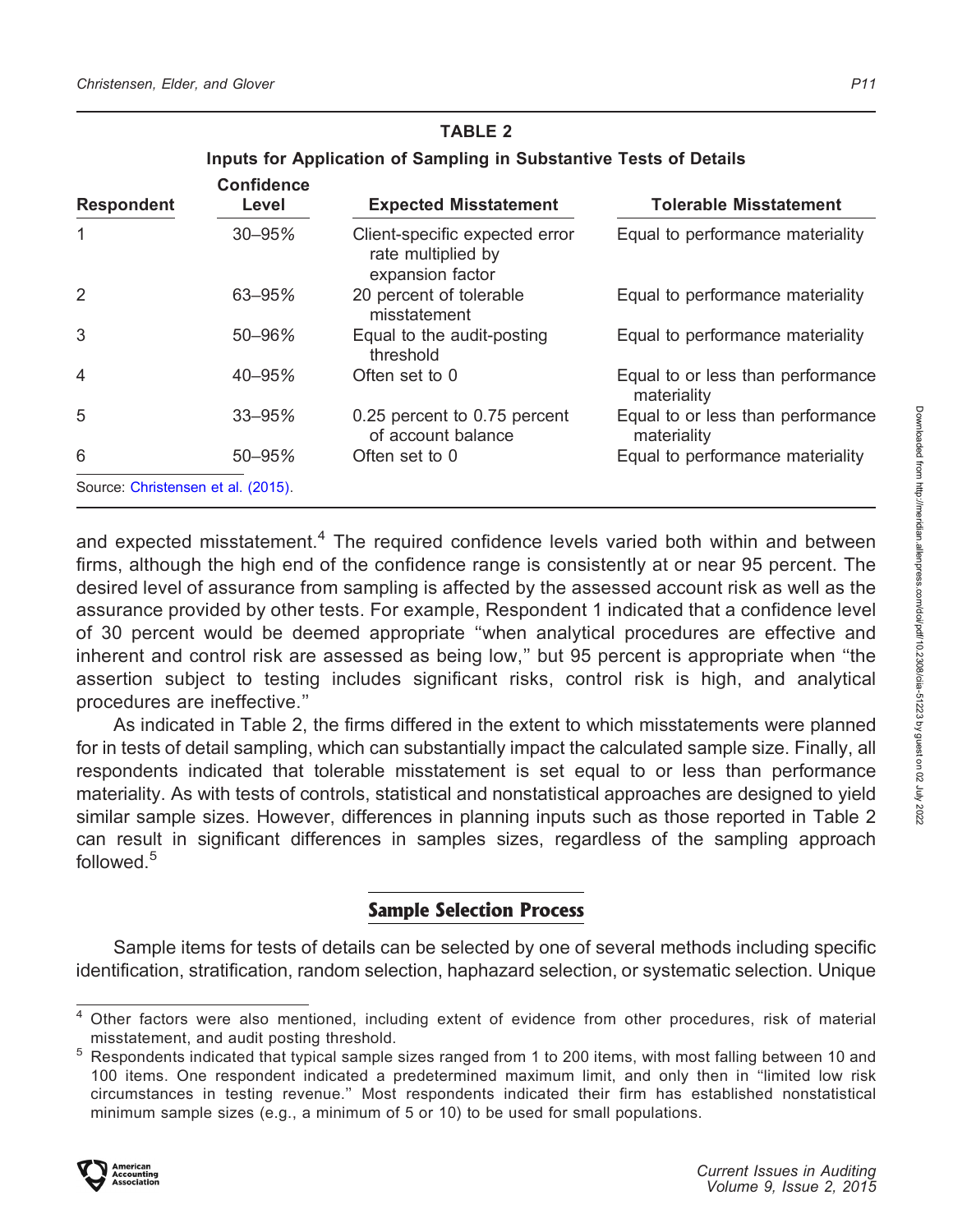to tests of details, all respondents indicated that firm guidance either explicitly requires or encourages that all items greater than tolerable misstatement are selected for specific identification testing. This approach is consistent with guidance in the 2012 Audit Guide, Audit Sampling because these items can present high risk and are therefore tested separately from the items selected by applying sampling [\(AICPA 2012,](#page-11-0) paras. 4.11 and 4.18).

Regarding the selection of items that are not separately tested, three respondents indicated that systematic or random selection is used when the sample size is calculated using statistical methods, and haphazard selection (with some penalty) is used when nonstatistical methods are used.<sup>6</sup> On the other hand, three other respondents indicated that various methods are allowed, but that no penalties are levied for the use of haphazard selection. Therefore, while haphazard selection is used across all participating firms, some firms impose a larger sample size for haphazard selection of nonstatistical samples and other firms do not.

#### Evaluation of Results and Resolution of Misstatements

We asked respondents whether firm policy requires a projection of identified misstatements to the population and, if so, what projection method is typically used. All respondents indicated that projection of errors is generally required by firm policy. The two methods most commonly referenced were ratio projection (applies the misstatement ratio observed in the sample to the entire population) and difference projection (projects the average misstatement of each item in the sample to all items in the population). One respondent indicated that both methods are used for each misstatement, and the larger of the two projected amounts is used. Another respondent indicated that the ratio method is preferred per firm guidance, but difference projection may be used if the misstatements relate more to the occurrence of a transaction and not the volume or dollar value.

While firm policy generally requires error projection, we also asked respondents how frequently they believe that misstatements are treated as anomalies and thus are not projected to the full population. One respondent indicated that firm policy explicitly prohibits this treatment, whereas another stated that isolation of errors occurs less than half of the time sampling is applied in substantive testing and that when it does occur, no consultation outside the engagement team is necessary. A third respondent identified a policy somewhere in between the first two. Taken together, responses indicate a fairly wide range of policies regarding error projection and isolation of misstatements.

Further discussion with respondents indicated that, consistent with prior research (e.g., [Burgstahler and Jiambalvo 1986;](#page-11-0) [Elder and Allen 1998](#page-11-0)) and PCAOB inspection reports ([PCAOB](#page-11-0) [2008](#page-11-0)), engagement teams have difficulty understanding how to treat misstatements identified during testing when sampling is used. For example, one respondent said, ''[T]eams sometimes fail to project an error because the sample error is relatively small, and they fail to recognize that a projected error coupled with sampling risk might result in a material misstatement.'' Similarly, another respondent stated that ''most auditors cannot manually recalculate the projection and do

 $6$  In regard to penalties for nonstatistical methods, the Audit Guide, Audit Sampling ([AICPA 2012\)](#page-11-0) suggests that when penalties are imposed, they should be between 10 and 50 percent of the computed sample size, depending on error frequency.

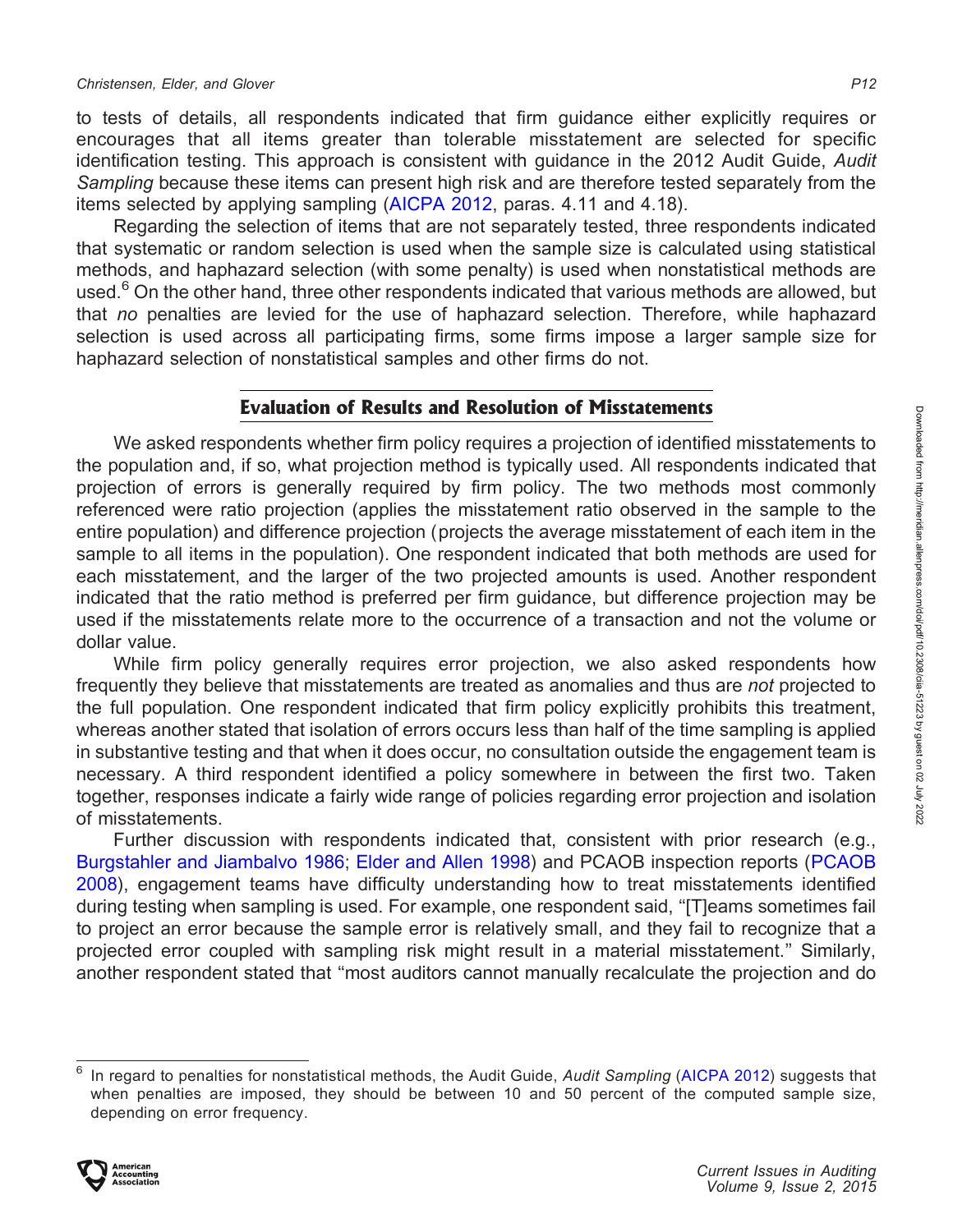not understand which errors cause the large projection of an error.'' Respondents' comments suggest that additional training in the logic underlying sampling and/or sampling templates (see [Durney, Elder, and Glover 2014](#page-11-0)) may help improve auditors' ability to correctly project errors.

# ADDITIONAL DISCUSSION

#### PCAOB versus AICPA Guidance

We asked respondents whether their firm has different sampling policies for audits performed under PCAOB auditing standards and those performed under AICPA auditing standards.<sup>7</sup> Whereas two of the six respondents stated that different control testing policies exist for integrated and non-integrated audits, none of the firms indicated differences in the overall sampling approaches when performing tests of details. This similarity in sampling approaches across different entities subject to very different regulatory regimes is somewhat surprising given the fact that higher assurance levels may be required for public companies as auditors seek to reduce litigation and regulatory risk through additional audit effort ([Badertscher, Jorgensen, Katz, and](#page-11-0) [Kinney 2014;](#page-11-0) [DeFond and Zhang 2014](#page-11-0)).

#### Revenue Testing

In recent years, the PCAOB has increasingly focused on revenue testing in the inspection and standard-setting process ([Hanson 2013](#page-11-0); [Rand 2012](#page-11-0)). We asked respondents about their use of audit sampling in testing revenue and if the sampling policy for revenue is the same as for other accounts. One respondent stated that while substantive analytical procedures are permitted when testing revenue, auditors on PCAOB engagements are ''required to also perform tests of details and the minimum sample size is 25.'' Another firm ''now strongly encourages test of details of the revenue account.'' Two respondents stated that the use of sampling when testing revenue accounts is not uncommon, but that their firms do not have specific sampling policies for revenue. Finally, one firm's expert said, ''[W]e do not typically use sampling to provide substantive evidence for income statement related accounts.'' While in the past many firms may have relied in part on substantive analytical procedures to obtain assurance over revenue, based on these responses it appears that most participating firms now also use sampling in the testing of revenue (see [Glover, Prawitt, and Drake \[2015\]](#page-11-0) for a recent commentary on the regulatory impact on auditing revenue).

 $7$  PCAOB and AICPA auditing standards are similar in their requirements. However, audits performed under PCAOB auditing standards are subject to PCAOB inspections, while audits performed under AICPA auditing standards are subject to AICPA peer review requirements. PCAOB audits include integrated audits of the financial statements and internal control over financial reporting for accelerated filers, and financial statement audits for other issuers. Audits performed under AICPA auditing standards are mostly financial statement audits, although audits of financial institutions with assets above \$1 billion (\$500 million before 2005) also include an audit of internal control under the FDIC Improvement Act of 1991. Audits of governmental entities and nonprofits whose federal grant expenditures exceed reporting thresholds (currently \$750,000) are also required to have a single audit that includes testing of internal controls and federal grant compliance, in addition to the audit of the financial statements.

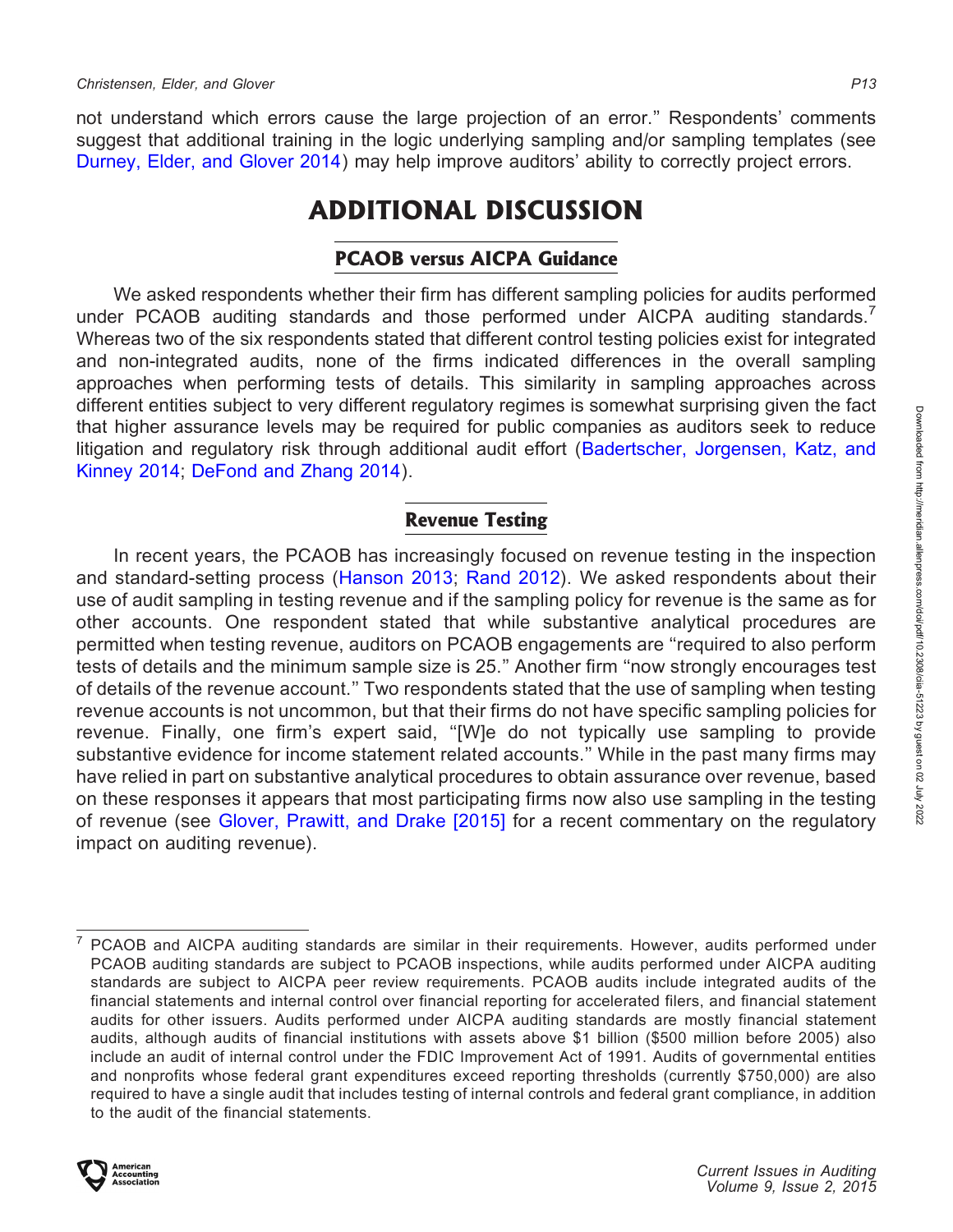# CONCLUSION AND LIMITATIONS

The concept of assurance obtained by examining items on a test basis referenced in the standard PCAOB audit report speaks to the importance of sampling during the performance of an audit of financial statements and internal control over financial reporting. Given regulatory changes brought about through the Sarbanes-Oxley Act of 2002 and the creation of the PCAOB, our study asked open-ended questions regarding firm-specific sampling policies and practices to the leading sampling expert from each of the Big 4 and two other large international firms. While we do not provide a detailed discussion of all results in this summary, Table 3 provides a comprehensive review of similarities and differences among the firms' approaches, along with their implications for practice.

We find that sampling methods differ significantly among the largest auditing firms; while some emphasize statistical methods, others use nonstatistical methods. Somewhat surprisingly, we find that each firm generally applies the chosen sampling method and sampling parameters for audits of both its private and public clients. Further, firms frequently use different inputs to these sampling models, thus potentially resulting in relatively different sample sizes. This variation in sampling approaches and inputs appears to be different than in previous time periods, and the variety of approaches used is interesting given the highly regulated auditing environment and PCAOB criticism of sampling in areas such as revenue [\(PCAOB 2014](#page-11-0)).

Nonstatistical methods are allowed under AICPA and PCAOB auditing standards. Although firms that use nonstatistical sampling were clear that their methodology was designed to result in sample sizes and sample evaluations that are similar to those determined using statistical sampling, additional guidance may be needed to ensure that conclusions reached using nonstatistical methods are similar to those reached using statistical methods. Due to the identified differences in sample size inputs, firms should also evaluate whether sample sizes are sufficient to achieve the level of assurance desired by the test. Finally, firms also often select samples haphazardly, and auditors may need additional guidance to increase the likelihood that representative samples are selected.

Additionally, we find differences among firms regarding the response to identified errors and misstatements. Sampling experts inform us that responding to and resolving identified misstatements is one of the biggest hurdles that audit engagement teams from all firms face when using sampling techniques, and auditors have also struggled to effectively resolve errors in the past ([PCAOB 2008\)](#page-11-0). Additional training and use of templates may assist auditors in projecting errors and evaluating sampling risk. In particular, firms appear to differ in the extent to which they allow identified errors to be treated as anomalies. While ISA 530 ([IFAC 2009](#page-11-0)) notes that some misstatements may be anomalies, AU-C 530 paragraph 0.13 indicates that ''the auditor should project the results of audit sampling to the population" ([AICPA 2011\)](#page-11-0). The AICPA Audit Guide, Audit Sampling [\(AICPA 2012,](#page-11-0) 4.101–4.104) provides guidance on when it may be appropriate to not project an error and the documentation necessary to support this decision. We recommend that guidance on the treatment and documentation of anomalies be specifically addressed in AICPA and PCAOB auditing standards. Finally, we present evidence that some firms have significantly changed their approach to revenue testing due to PCAOB inspections, relying more heavily on testing individual transactions selected by sampling than other substantive testing, such as analytical procedures.

Given the limited evidence on firms' sampling policies after the Sarbanes-Oxley Act, our study provides insights into sampling policies and procedures that are important for practitioners,

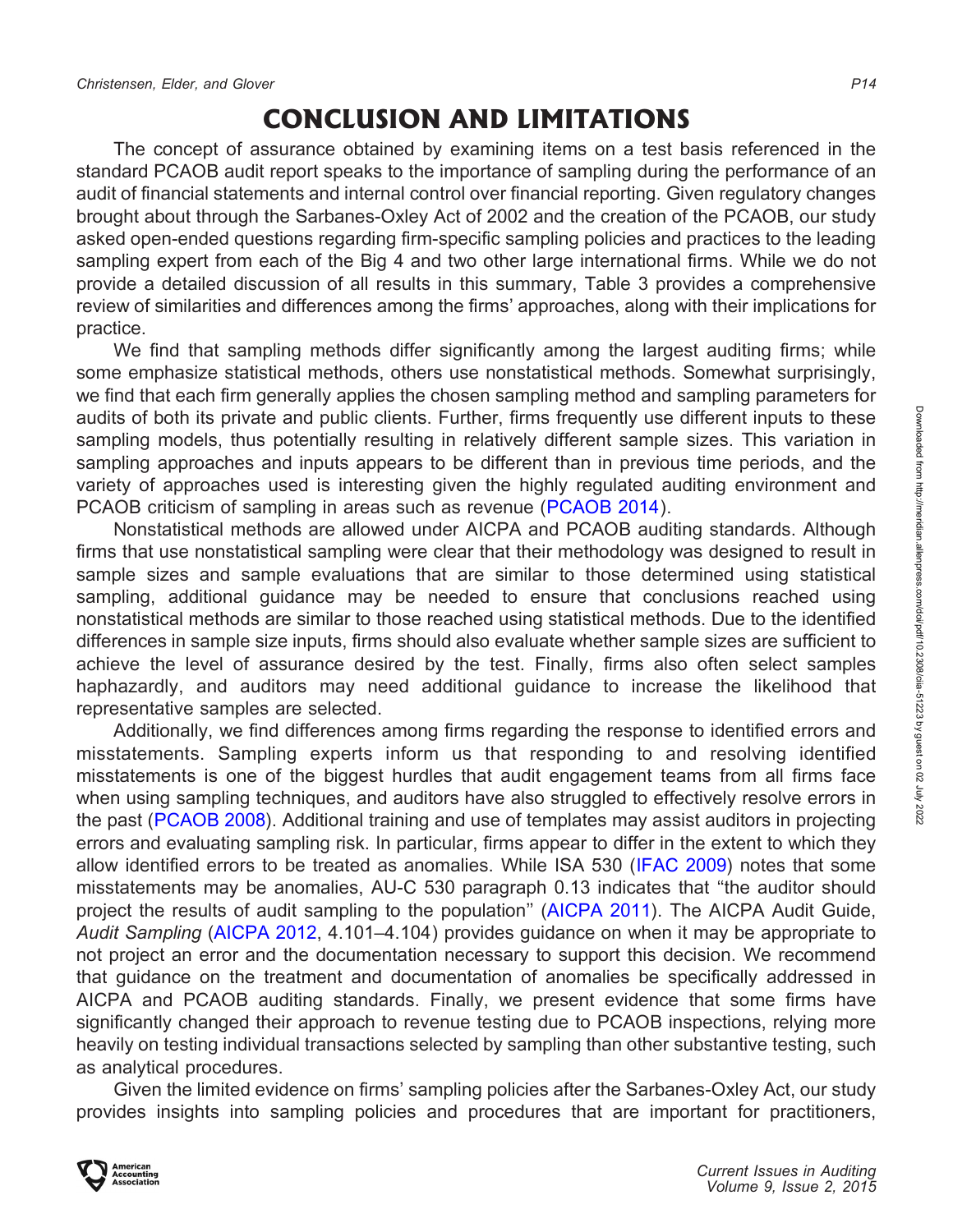|                                                      | TABLE <sub>3</sub>                                                                                                                                                                                                                                                                                                                                                                                                                                                                                                                                                                |                                                                                                                                                                                                                                                                                                                                                                                                                                                                                                                                                |
|------------------------------------------------------|-----------------------------------------------------------------------------------------------------------------------------------------------------------------------------------------------------------------------------------------------------------------------------------------------------------------------------------------------------------------------------------------------------------------------------------------------------------------------------------------------------------------------------------------------------------------------------------|------------------------------------------------------------------------------------------------------------------------------------------------------------------------------------------------------------------------------------------------------------------------------------------------------------------------------------------------------------------------------------------------------------------------------------------------------------------------------------------------------------------------------------------------|
|                                                      | Summary of Findings and Implications                                                                                                                                                                                                                                                                                                                                                                                                                                                                                                                                              |                                                                                                                                                                                                                                                                                                                                                                                                                                                                                                                                                |
| Sampling Element                                     | <b>Current Firm Policies</b>                                                                                                                                                                                                                                                                                                                                                                                                                                                                                                                                                      | Practice Implications                                                                                                                                                                                                                                                                                                                                                                                                                                                                                                                          |
| nonstatistical sampling<br>Use of statistical versus | The decision to use sampling depends on the<br>However, sampling is very commonly used in<br>adequately tested with targeted testing of key<br>When performing tests of details, four firms<br>manual controls and in testing high-<br>volume, low-dollar value transactions (e.g.,<br>nature of the test and is never required.<br>esting controls, three firms use<br>inventory-price testing) that cannot be<br>use statistical methods, and two use<br>statistical methods and three use<br>nonstatistical methods.<br>nonstatistical methods.<br>When t<br>testing<br>items. | Although firm policies are designed to provide<br>methods are in fact similar to those provided<br>may need to consider if more guidance and<br>consistent with statistical approaches, firms<br>conclusions reached using nonstatistical<br>for nonstatistical conclusions that are<br>monitoring is needed to ensure that<br>by statistical methods.                                                                                                                                                                                         |
| Sample size                                          | Firm guidelines either explicitly require the use<br>testing sample sizes are largely based<br>results in sample sizes similar to those based<br>methods are permitted, include guidance that<br>determination that could result in significantly<br>of statistical methods or, when nonstatistical<br>Firms use different inputs to sample size<br>on an expectation of zero deviations<br>different sample sizes.<br>on statistical methods.<br>Control                                                                                                                         | (continued on next page)<br>• Consider if the different sample sizes between<br>Firms may need to consider if more guidance<br>methods are in fact similar to those provided<br>firms result in a comparable level of overall<br>Consider when it is appropriate to increase<br>achieved assurance when the full array of<br>sample sizes reached using nonstatistical<br>sample sizes when control deviations are<br>and monitoring is needed to ensure that<br>audit evidence is evaluated.<br>by statistical methods.<br>expected or found. |

American<br>Accounting<br>Association

Current Issues in Auditing Volume 9, Issue 2, 2015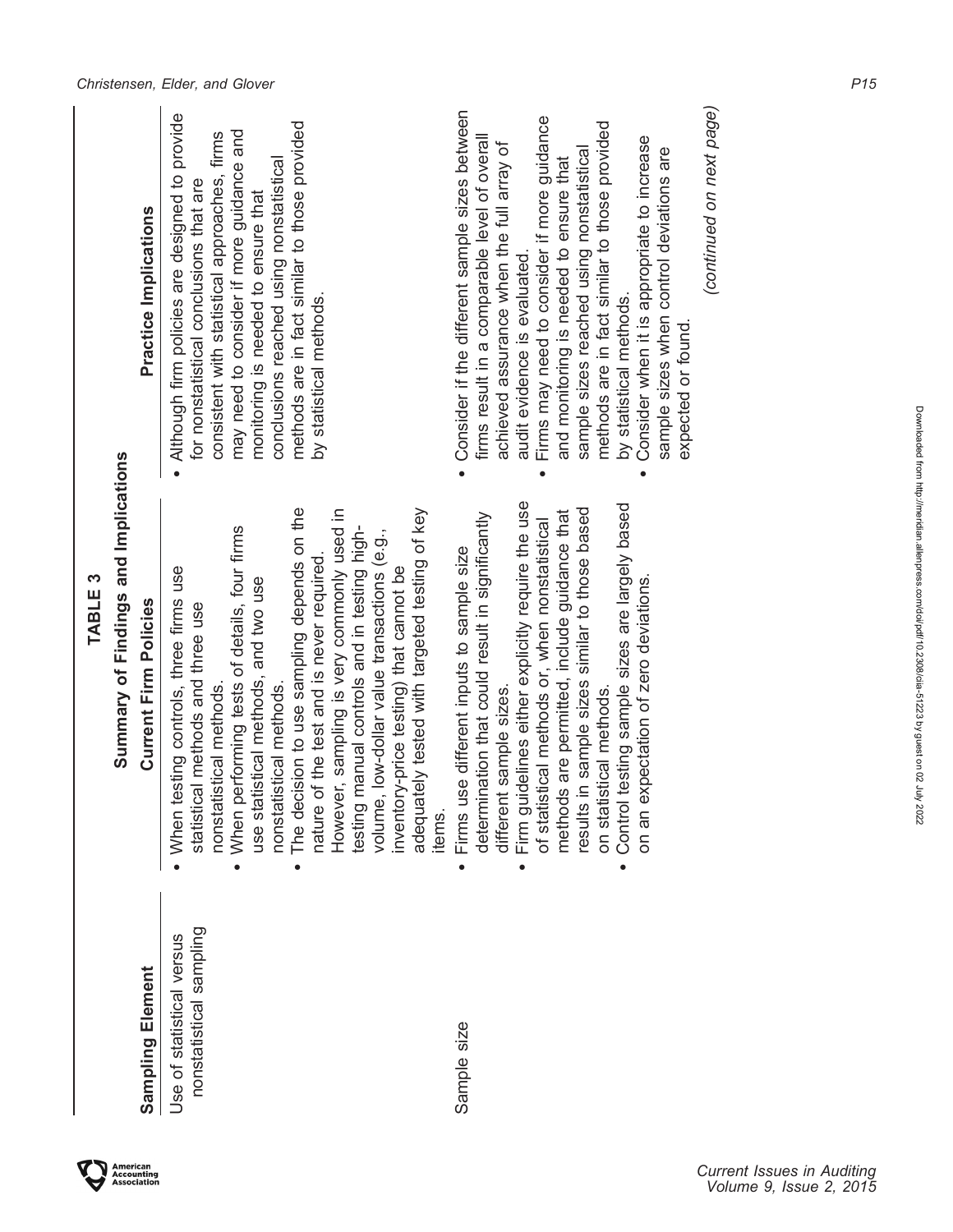|                                                           | TABLE 3 (continued)                                                                                                                                                                                                                                                                                                                                                                                                                                                                                                                                                                                                                                                                                              |                                                                                                                                                                                                                                  |
|-----------------------------------------------------------|------------------------------------------------------------------------------------------------------------------------------------------------------------------------------------------------------------------------------------------------------------------------------------------------------------------------------------------------------------------------------------------------------------------------------------------------------------------------------------------------------------------------------------------------------------------------------------------------------------------------------------------------------------------------------------------------------------------|----------------------------------------------------------------------------------------------------------------------------------------------------------------------------------------------------------------------------------|
| Sampling Element                                          | <b>Current Firm Policies</b>                                                                                                                                                                                                                                                                                                                                                                                                                                                                                                                                                                                                                                                                                     | Practice Implications                                                                                                                                                                                                            |
| Effect of regulatory and legal<br>environment on sampling | and parameters for substantive testing<br>sampling, perhaps in reaction to the PCAOB's<br>same regardless of whether the client<br>is subject to AICPA or PCAOB guidance. For<br>has recently changed to include more<br>inspection focus on revenue testing.<br>different policy for private company audits.<br>articipants indicated that sampling<br>Most participants indicated that revenue<br>tests of controls, two firms indicated a<br>All six pr<br>policies<br>are the<br>recent in<br>testing<br>$\bullet$                                                                                                                                                                                           | setting and the business risk associated with<br>the audited entity (e.g., private versus public<br>parameters depending on the regulatory<br>Firms may consider modifying sampling<br>companies).<br>$\bullet$                  |
| Sample selection techniques                               | $\circ$ Five firms stated that haphazard selection<br>provide guidelines on how to achieve this.<br>selection; three firms penalize haphazard<br>haphazardly selected samples should be<br>is permitted. Only one of the five firms<br>indicates that using haphazard sampling<br>is penalized with a higher sample size.<br>Firms' guidance includes reminders that<br>Regarding selection of items for substantive<br>$\circ$ All items above tolerable misstatement<br>representative of the sample. Several<br>Regarding selection of items for controls<br>samples with higher sample sizes<br>are typically identified and tested.<br>o Firms generally allow haphazard<br>testing:<br>testing:<br>$\circ$ | from bias with respect to the observed error<br>random methods (e.g., haphazard) are free<br>Firms may need to take concrete steps to<br>ensure that samples selected using non-<br>rate.<br>$\bullet$                           |
| Multi-location sampling                                   | stated no policies exist specifically addressing<br>accordance with standards and then<br>Policies differ significantly across firms. Two<br>use this component materiality to establish<br>calculate component materiality in a group<br>sizes at the respective component<br>sampling in multi-location audits. Others<br>audit in<br>sample                                                                                                                                                                                                                                                                                                                                                                   | significantly among the firms. There may be a<br>need for firms to develop policies and/or for a<br>Policies regarding multi-location audits vary<br>mechanism to be developed to share best<br>practices across the profession. |

**American<br>Accounting<br>Association** 

level.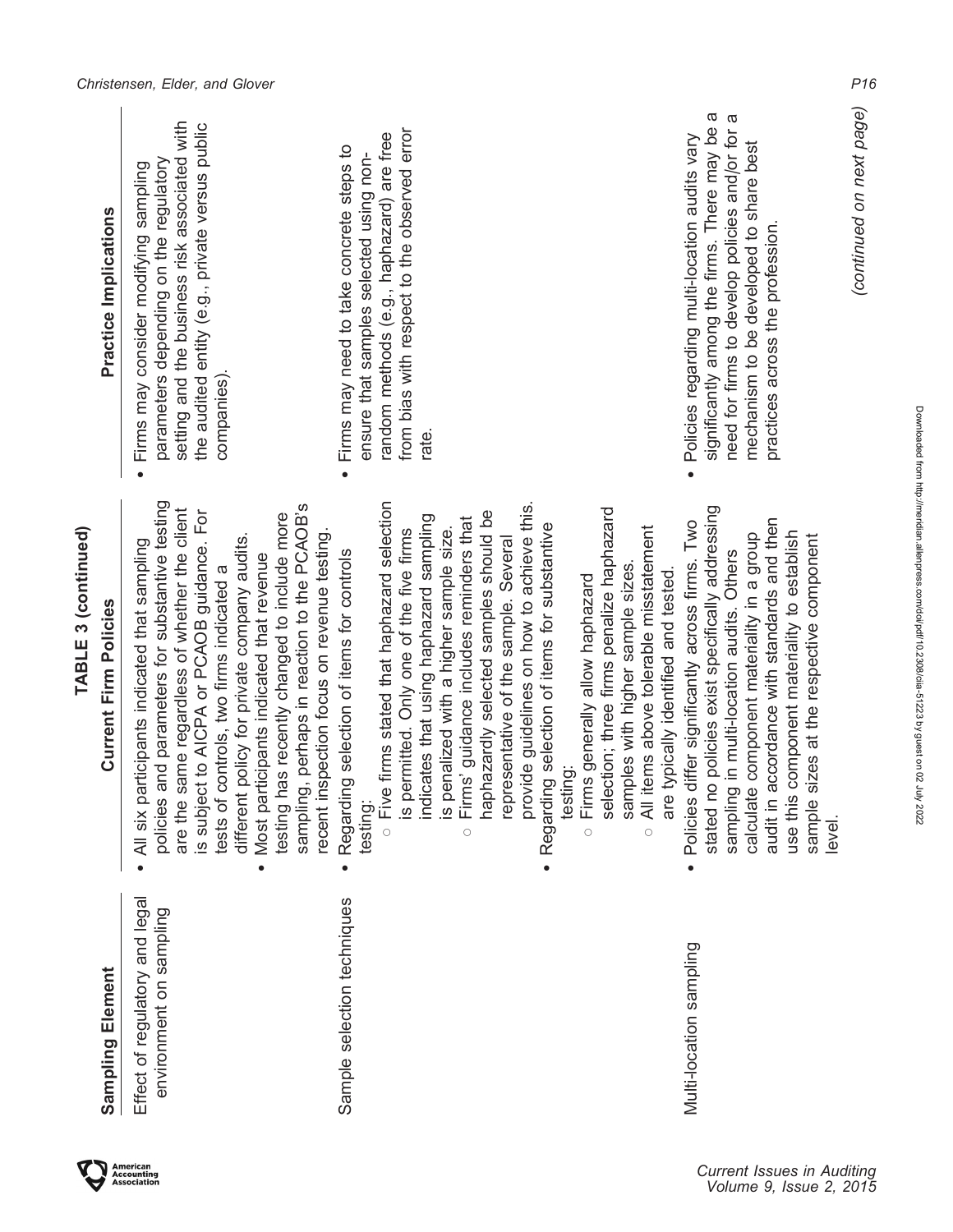|                                               | TABLE 3 (continued)                                                                                                                                                                                                                                                                                                                                                                                                                                                                                                                                                                                                                            |                                                                                                                                                                                                                                                                                                                          |
|-----------------------------------------------|------------------------------------------------------------------------------------------------------------------------------------------------------------------------------------------------------------------------------------------------------------------------------------------------------------------------------------------------------------------------------------------------------------------------------------------------------------------------------------------------------------------------------------------------------------------------------------------------------------------------------------------------|--------------------------------------------------------------------------------------------------------------------------------------------------------------------------------------------------------------------------------------------------------------------------------------------------------------------------|
| Sampling Element                              | <b>Current Firm Policies</b>                                                                                                                                                                                                                                                                                                                                                                                                                                                                                                                                                                                                                   | Practice Implications                                                                                                                                                                                                                                                                                                    |
| Projection and evaluation of<br>misstatements | projections, and firms use different methods to<br>prohibiting the practice to stating that it occurs<br>biggest challenge for auditors in the field and<br>anomaly vary among the firms from explicitly<br>projected misstatements continues to be the<br>Policies regarding treating an error as an<br>results in frequent consultations with the<br>regularly with no required consultation.<br>calculate projected errors when using<br>Experts indicate that the resolution of<br>Auditors have difficulty making error<br>nonstatistical sampling.<br>national office.                                                                   | Additional training, templates, and monitoring<br>controls may be needed to help auditors<br>should be projected, and how to resolve<br>better understand when and how errors<br>projected errors that are not immaterial.                                                                                               |
| Consideration of sampling<br>risk             | A comparison of actual misstatement plus<br>A judgmental evaluation of sampling risk.<br>A comparison to 50 percent of tolerable<br>misstatement (if projected misstatement<br>is greater than 50 percent of tolerable<br>whether to accept or take other actions).<br>misstatement, use judgment in deciding<br>projected misstatement is non-zero and<br>less than 50 percent of tolerable<br>sample to determine if the sample size<br>misstatement, reject the population; if<br>projected misstatement to estimated<br>misstatement used in planning the<br>used was adequate.<br>Techniques include:<br>$\bigcirc$<br>$\circ$<br>$\circ$ | sampling risk when evaluating sample results.<br>· Additional training, templates, and monitoring<br>assessing sampling risk when evaluating the<br>Consider using more than one method of<br>controls may be needed to help auditors<br>better understand the need to consider<br>results from a nonstatistical sample. |

Source: Christensen et al. (2015). Source: [Christensen](#page-11-0) et al. (2015).

American<br>Accounting<br>Association